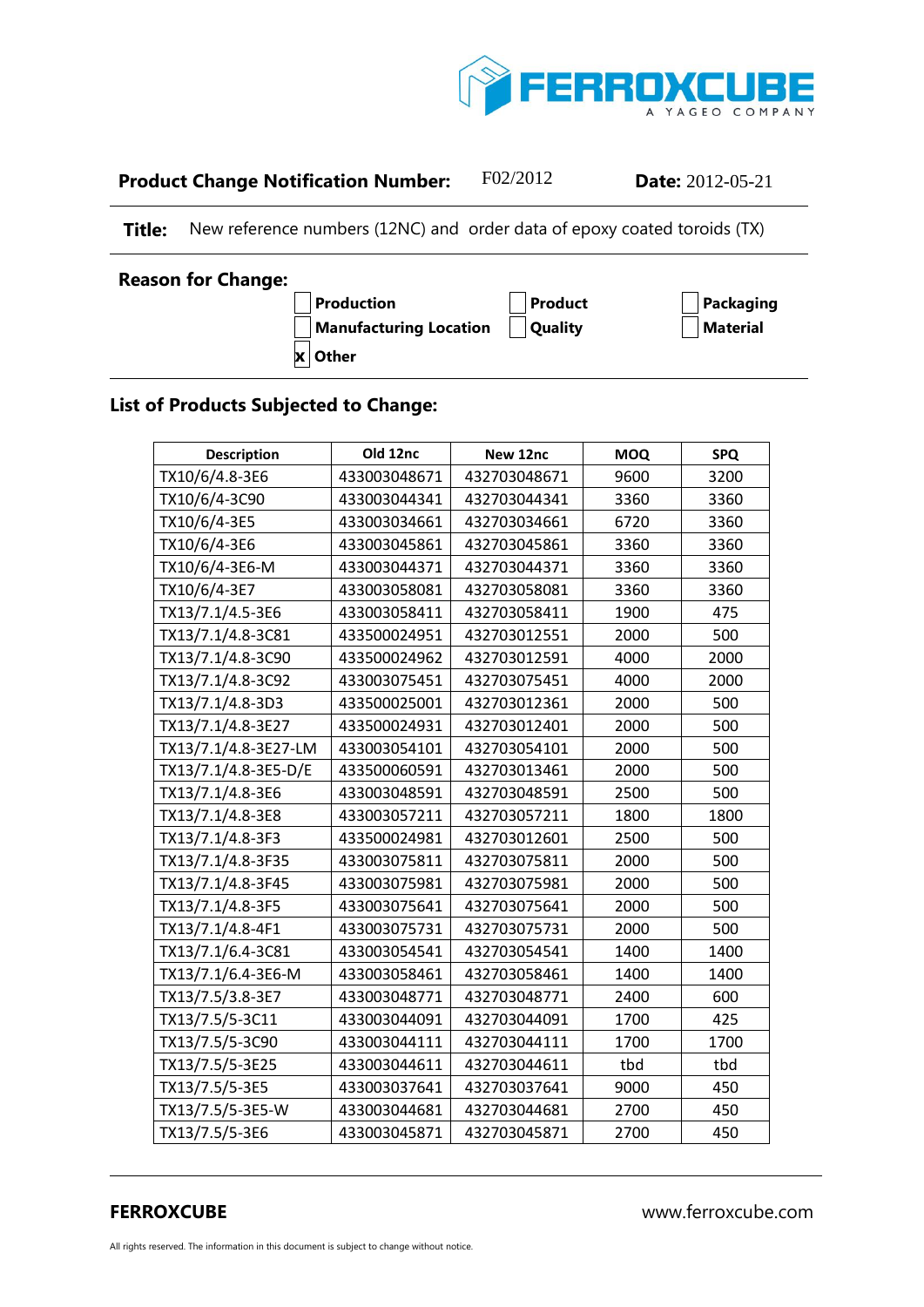

| TX13/7.5/5-3F35     | 433003080471 | 432703080471 | 2700  | 450  |
|---------------------|--------------|--------------|-------|------|
| TX13/7.5/5-3F45     | 433003077011 | 432703077011 | 2700  | 450  |
| TX13/7.5/6.3-3E6    | 433003048661 | 432703048661 | 8400  | 1400 |
| TX13/7.7/4-3C11     | 433003058641 | 432703058641 | 2200  | 550  |
| TX13/7.7/4-3E25-M   | 433003058621 | 432703058621 | 2400  | 2400 |
| TX13/7.7/4-3F45     | 433003077041 | 432703077041 | 2400  | 2400 |
| TX13/7.9/6.1-3E27-M | 433003057371 | 432703057371 | 1500  | 375  |
| TX13/7.9/6.2-3E6-E  | 433003054511 | 432703054511 | 1400  | 1400 |
| TX13/7.9/6.4-3C81   | 433500025051 | 432703012431 | 1875  | 375  |
| TX13/7.9/6.4-3C90   | 433500025062 | 432703013451 | 3750  | 375  |
| TX13/7.9/6.4-3E25   | 433500025021 | Obsolete     |       |      |
| TX13/7.9/6.4-3E27   | 433500025031 | 432703012421 | 1875  | 375  |
| TX13/7.9/6.4-3E6    | 433003048601 | 432703048601 | 1750  | 350  |
| TX13/7.9/6.4-3F3    | 433500025081 | 432703012491 | 3000  | 375  |
| TX13/7.9/6.4-3F45   | 433003077071 | 432703077071 | 1875  | 375  |
| TX13/7.9/6.4-4C65   | 433003048061 | 432703048061 | 8400  | 350  |
| TX13/7/6.6-3E6      | 433003054781 | 432703054781 | 1800  | 300  |
| TX13/8.1/6.4-3F45   | 433003075181 | 432703075181 | 1400  | 350  |
| TX14/9/5-3C11-M     | 433003044651 | 432703044651 | 2600  | 325  |
| TX14/9/5-3E5        | 433003037651 | 432703037651 | 5200  | 325  |
| TX14/9/5-3E6        | 433003045881 | 432703045881 | 2275  | 325  |
| TX14/9/5-3F45       | 433003077091 | 432703077091 | 1300  | 325  |
| TX14/9/9-3C92       | 433003075061 | 432703075061 | 1680  | 210  |
| TX14/9/9-3E6        | 433003045891 | 432703045891 | 1680  | 210  |
| TX14/9/9-3F45       | 433003077121 | 432703077121 | 1680  | 210  |
| TX14/9/9-3F5        | 433003075651 | 432703075651 | 1680  | 210  |
| TX14/9/9-4F1        | 433003075741 | 432703075741 | 1680  | 210  |
| TX16/11/5.3-3E6     | 433003057751 | 432703057751 | 12000 | 1000 |
| TX16/12/8-3E6       | 433003044701 | 432703044701 | 2040  | 680  |
| TX16/12/8-3E6-M     | 433003057061 | 432703057061 | 2550  | 1275 |
| TX16/9.1/4.4-3E6    | 433003054991 | 432703054991 | 1500  | 300  |
| TX16/9.1/4.7-3C81   | 433500025131 | 432703012481 | 2400  | 300  |
| TX16/9.1/4.7-3C90   | 433500025142 | 432703012221 | 1800  | 300  |
| TX16/9.1/4.7-3E27   | 433500025111 | 432703012291 | 2400  | 300  |
| TX16/9.1/4.7-3E6    | 433500025121 | 432703025121 | 1500  | 300  |
| TX16/9.1/4.7-3E6-C  | 433003057641 | 432703057641 | 2400  | 300  |
| TX16/9.1/4.7-3E6-M  | 433003044301 | 432703044301 | 2400  | 300  |
| TX16/9.1/4.7-3F35   | 433003075781 | 432703075781 | 2400  | 300  |
| TX16/9.1/4.7-3F45   | 433003075201 | 432703075201 | 2400  | 300  |
| TX16/9.1/4.7-3F5    | 433003075611 | 432703075611 | 2400  | 300  |
| TX16/9.1/4-3E6      | 433003058421 | 432703058421 | 1300  | 325  |
| TX16/9.1/9.4-3F45   | 433003077161 | 432703077161 | 1200  | 1200 |
| TX16/9.6/10-3C90    | 433003044201 | 432703044201 | 2240  | 140  |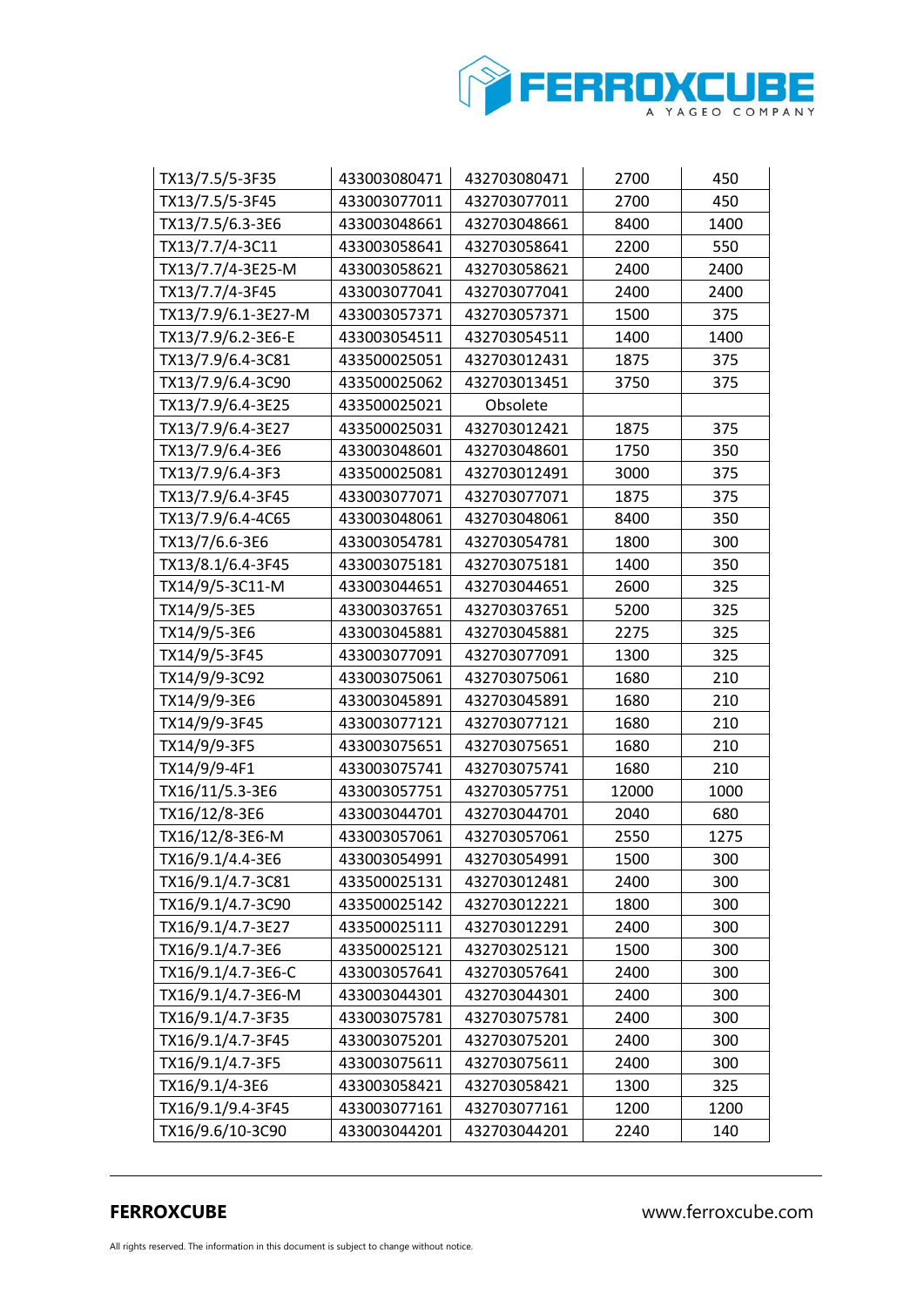

| TX16/9.6/6.3-3E10  | 433003080171 | 433003080171 | 840   | 210 |
|--------------------|--------------|--------------|-------|-----|
| TX16/9.6/6.3-3E12  | 433003077881 | 433003077881 | 840   | 210 |
| TX16/9.6/6.3-3E5   | 433003058801 | 432703058801 | 4200  | 210 |
| TX16/9.6/6.3-3E5-M | 433003057231 | 432703057231 | 4200  | 210 |
| TX16/9.6/6.3-3E6   | 433003045901 | 432703045901 | 1470  | 210 |
| TX16/9.6/6.3-3F35  | 433003075831 | 432703075831 | 840   | 210 |
| TX16/9.6/6.3-3F45  | 433003077191 | 432703077191 | 840   | 210 |
| TX16/9.6/6.3-3F5   | 433003075661 | 432703075661 | 840   | 210 |
| TX16/9.6/6.3-4F1   | 433003075751 | 432703075751 | 840   | 210 |
| TX17/11/6.4-3F45   | 433003077221 | 432703077221 | 840   | 210 |
| TX17/9.8/9-2P90    | 433003060801 | 432703060801 | 34160 | 140 |
| TX19/11/10-3F45    | 433003077251 | 432703077251 | 400   | 400 |
| TX19/11/15-3F5     | 433003075671 | 432703075671 | 2880  | 320 |
| TX20/10/7-3C92     | 433003075461 | 432703075461 | 1560  | 520 |
| TX20/10/7-3E5      | 433003035251 | 432703035251 | 1560  | 130 |
| TX20/10/7-3E5-C    | 433003057541 | 432703057541 | 1560  | 520 |
| TX20/10/7-3E6      | 433003045911 | 432703045911 | 910   | 130 |
| TX20/10/7-3F35     | 433003075851 | 432703075851 | 1560  | 520 |
| TX20/10/7-3F45     | 433003077281 | 432703077281 | 1560  | 520 |
| TX20/10/7-3F5      | 433003075681 | 432703075681 | 1560  | 520 |
| TX20/10/7-4F1      | 433003077411 | 432703077411 | 1560  | 520 |
| TX22/14/13-3C90    | 433500025292 | 432703011091 | 252   | 252 |
| TX22/14/13-3C96    | 433003058431 | 432703058431 | 1008  | 252 |
| TX22/14/13-3E10    | 433003080191 | 433003080191 | 1008  | 252 |
| TX22/14/13-3E12    | 433003077901 | 433003077901 | 1008  | 252 |
| TX22/14/13-3E27    | 433500025261 | 432703025261 | 1008  | 252 |
| TX22/14/13-3E6     | 433500025271 | 432703011211 | 252   | 252 |
| TX22/14/13-3F3     | 433500025311 | 432703011511 | 252   | 252 |
| TX22/14/13-3F35    | 433003075871 | 432703075871 | 1008  | 252 |
| TX22/14/13-3F45    | 433003077371 | 432703077371 | 1008  | 252 |
| TX22/14/13-3F5     | 433003075701 | 432703075701 | 1008  | 252 |
| TX22/14/13-4F1     | 433003075771 | 432703075771 | 1008  | 252 |
| TX22/14/6.4-3C81   | 433500025201 | 432703012021 | 1008  | 504 |
| TX22/14/6.4-3C81-W | 433003044461 | 432703044461 | 1008  | 504 |
| TX22/14/6.4-3C90   | 433500025212 | 433500025212 | 1008  | 504 |
| TX22/14/6.4-3D3    | 433003054551 | 432703054551 | 1512  | 504 |
| TX22/14/6.4-3E10   | 433003080181 | 433003080181 | 1008  | 504 |
| TX22/14/6.4-3E12   | 433003077891 | 433003077891 | 1008  | 504 |
| TX22/14/6.4-3E27   | 433500025181 | 432703025181 | 1008  | 504 |
| TX22/14/6.4-3E5-W  | 433003044751 | Obsolete     |       |     |
| TX22/14/6.4-3E6    | 433500025191 | 432703025191 | 504   | 504 |
| TX22/14/6.4-3F35   | 433003075861 | 432703075861 | 504   | 504 |
| TX22/14/6.4-3F45   | 433003075221 | 432703077311 | 504   | 504 |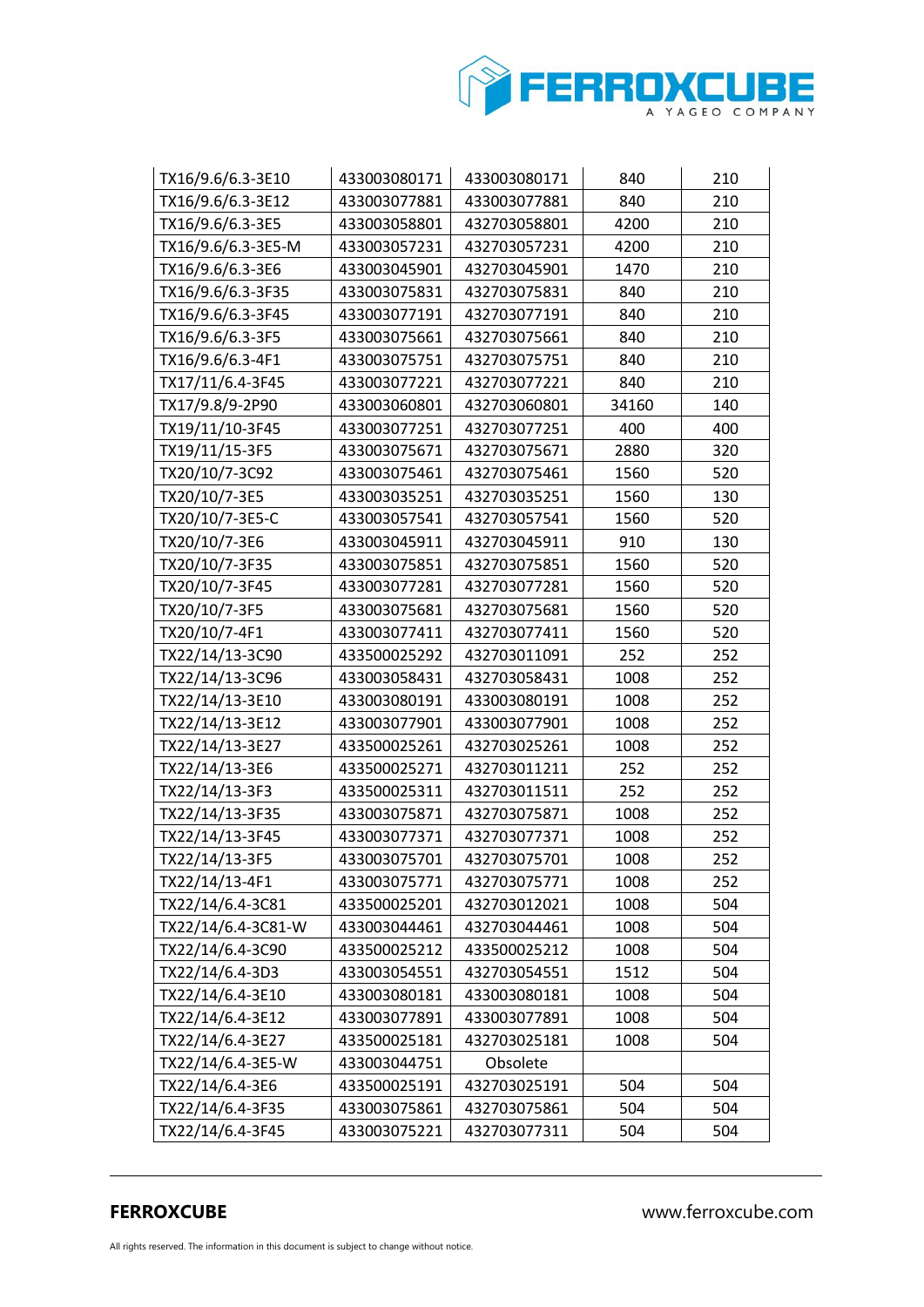

| TX22/14/6.4-3F45     | 433003077311 | 432703075221 | 504  | 504 |
|----------------------|--------------|--------------|------|-----|
| TX22/14/6.4-3F5      | 433003075691 | 432703075691 | 504  | 504 |
| TX22/14/6.4-4C65     | 433003048071 | 432703048071 | 4536 | 504 |
| TX22/14/6.4-4F1      | 433003075761 | 432703025711 | 504  | 504 |
| TX22/14/7.9-3E5-W    | 433003044671 | 432703044671 | 3528 | 392 |
| TX22/14/7.9-3F45     | 433003077341 | 432703025721 | 392  | 392 |
| TX22/14/8.4-3C81-D/E | 433500060581 | 432703012301 | 1092 | 364 |
| TX22/14/8-3E6        | 433003058271 | 432703058271 | 784  | 392 |
| TX22/14/8-3E8        | 433003058001 | 432703025731 | 1176 | 392 |
| TX22/7.8/5.1-3E27-M  | 433003054681 | 432703054681 | 7392 | 672 |
| TX23/14/7-3E5        | 433003048381 | 432703048381 | 1792 | 448 |
| TX23/14/7-3F45       | 433003077401 | 432703077401 | 1792 | 448 |
| TX25/15/10-3C11      | 433003011621 | 432703011621 | 1440 | 288 |
| TX25/15/10-3C90      | 433003057781 | 432703057781 | 1440 | 288 |
| TX25/15/10-3C93      | 433003075531 | 432703075531 | 1440 | 288 |
| TX25/15/10-3E10      | 433003080201 | 433003080201 | 1440 | 288 |
| TX25/15/10-3E12      | 433003077911 | 433003077911 | 1440 | 288 |
| TX25/15/10-3E5       | 433003035261 | 432703035261 | 288  | 288 |
| TX25/15/10-3E5-W     | 433003044771 | 432703044771 | 1440 | 288 |
| TX25/15/10-3E6       | 433003045921 | 432703045921 | 288  | 288 |
| TX25/15/13-3C90      | 433003044491 | 432703044491 | 240  | 240 |
| TX25/15/7.7-3E6      | 433003054491 | 432703054491 | 720  | 360 |
| TX26/15/10-3C92      | 433003075411 | 432703075411 | 288  | 288 |
| TX26/15/10-3E25      | 433003058631 | 432703058631 | 288  | 288 |
| TX26/15/10-3E5       | 433003035701 | 432703035701 | 288  | 288 |
| TX26/15/10-3E5-M     | 433003057791 | 432703057791 | 288  | 288 |
| TX26/15/20-3C11      | 433003057101 | 432703057101 | 144  | 144 |
| TX26/15/20-3C90      | 433003057111 | 432703057111 | 144  | 144 |
| TX26/15/20-3E25      | 433003057121 | 432703057121 | 144  | 144 |
| TX29/16/13-3E5       | 433003035831 | 432703035831 | 1575 | 175 |
| TX29/16/13-3E7       | 433003058451 | 432703058451 | 1575 | 175 |
| TX29/19/15-3C93      | 433003075571 | 432703075571 | 175  | 175 |
| TX29/19/15-3E10      | 433003080241 | 433003080241 | 350  | 175 |
| TX29/19/15-3E12      | 433003077951 | 433003077951 | 350  | 175 |
| TX29/19/15-3E5       | 433003048991 | 432703048991 | 1575 | 175 |
| TX29/19/15-3E5-M     | 433003058261 | 432703058261 | 350  | 175 |
| TX29/19/15-3E5-W     | 433003044761 | 432703044761 | 350  | 175 |
| TX29/19/15-3E6       | 433003048981 | 432703048981 | 175  | 175 |
| TX29/19/15-3E6-M     | 433003058661 | 432703058661 | 350  | 175 |
| TX29/19/15-3E7       | 433003058201 | 432703058201 | 350  | 175 |
| TX29/19/7.5-3E6      | 433003048401 | 432703048401 | 1470 | 245 |
| TX29/19/7.6-3C81     | 433500025421 | 432703012541 | 735  | 245 |
| TX29/19/7.6-3E27     | 433500025401 | 432703025401 | 735  | 245 |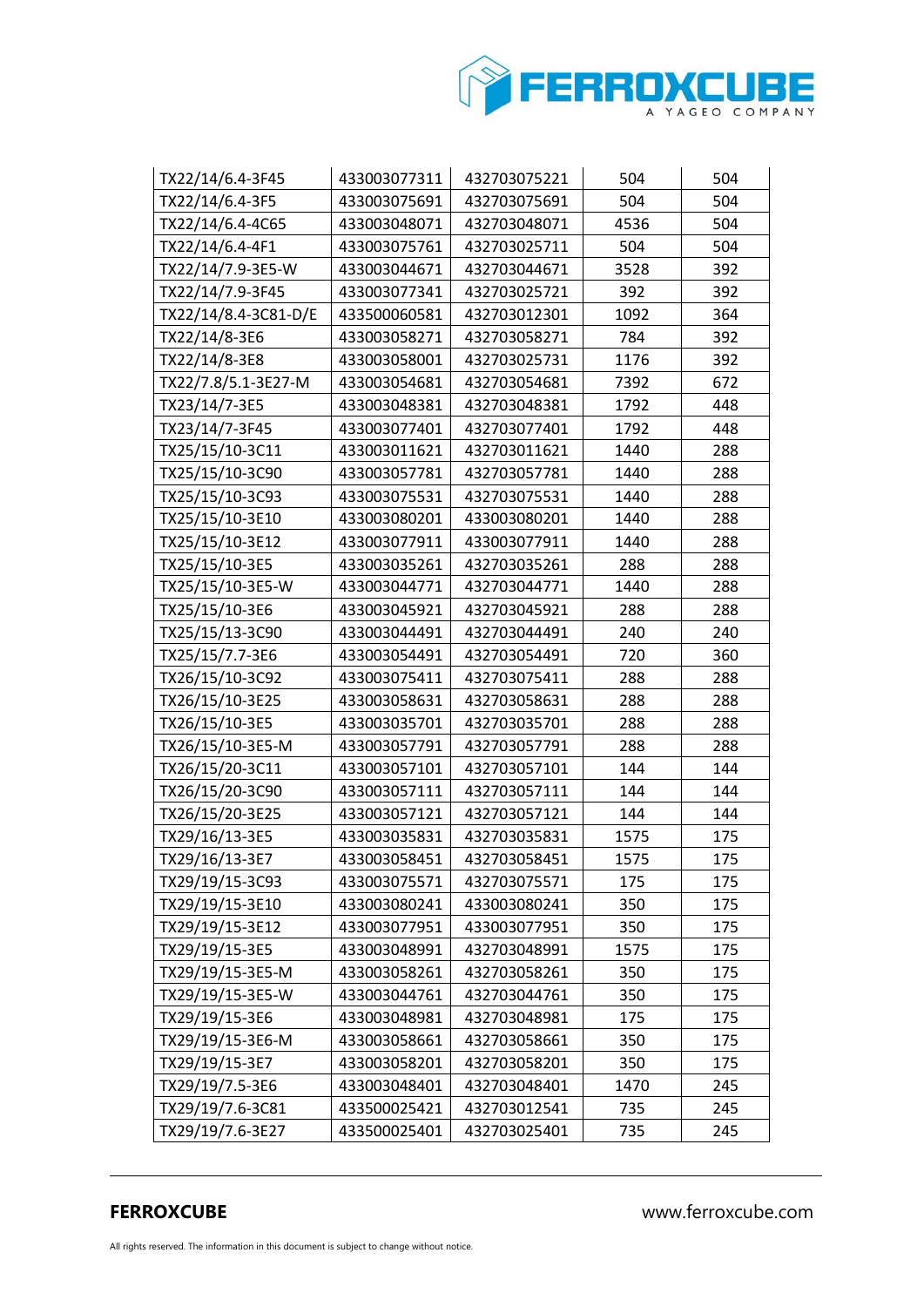

| TX29/19/7.6-3F3   | 433003077741 | 432703077741 | 980  | 245 |
|-------------------|--------------|--------------|------|-----|
| TX32/19/12-3C11-M | 433003044861 | 432703044861 | 875  | 175 |
| TX32/19/12-3E25-M | 433003044851 | 432703044851 | 175  | 175 |
| TX32/19/12-3E5-M  | 433003044821 | 432703044821 | 175  | 175 |
| TX32/19/13-3E25   | 433003044941 | 432703044941 | 875  | 175 |
| TX32/19/13-3E27-M | 433003058861 | 432703058861 | 875  | 175 |
| TX32/19/13-3E5    | 433003035271 | 432703035271 | 875  | 175 |
| TX32/19/13-3E5-W  | 433003044661 | Obsolete     |      |     |
| TX32/19/13-3E6    | 433003077841 | 432703077841 | 525  | 175 |
| TX32/19/15-3C90   | 433003044431 | 432703044431 | 175  | 175 |
| TX32/19/22-3C90   | 433003044441 | 432703044441 | 105  | 105 |
| TX34/21/10-3C11-M | 433003058011 | 432703058011 | 840  | 210 |
| TX34/21/13-3C11-M | 433003044621 | 432703044621 | 175  | 175 |
| TX34/21/13-3E27   | 433003077571 | 432703077571 | 875  | 175 |
| TX34/24/5-3E27-E  | 433003075381 | 432703075381 | 385  | 385 |
| TX34/24/5-3E5-E   | 433003077471 | 432703077471 | 385  | 385 |
| TX36/23/10-3C11   | 433003057131 | 432703057131 | 168  | 168 |
| TX36/23/10-3C81   | 433500025491 | 432703025491 | 672  | 168 |
| TX36/23/10-3C90   | 433003057141 | 432703057141 | 504  | 168 |
| TX36/23/10-3C92   | 433003075421 | 432703075421 | 504  | 168 |
| TX36/23/10-3E27   | 433500025471 | 432703025471 | 504  | 168 |
| TX36/23/10-3E6    | 433500025481 | 432703025481 | 336  | 168 |
| TX36/23/10-4C65   | 433003057151 | 432703057151 | 840  | 168 |
| TX36/23/15-3C11   | 433003057161 | 432703057161 | 140  | 140 |
| TX36/23/15-3C81   | 433500025561 | 432703025561 | 420  | 140 |
| TX36/23/15-3C90   | 433003044161 | 432703044161 | 140  | 140 |
| TX36/23/15-3C92   | 433003058971 | 432703058971 | 140  | 140 |
| TX36/23/15-3C93   | 433003075591 | 432703075591 | 140  | 140 |
| TX36/23/15-3E10   | 433003080271 | 432703080271 | 140  | 140 |
| TX36/23/15-3E12   | 433003077981 | 432703077981 | 140  | 140 |
| TX36/23/15-3E25   | 433003044831 | 432703044831 | 280  | 140 |
| TX36/23/15-3E25-C | 433003057601 | 432703057601 | 280  | 140 |
| TX36/23/15-3E27   | 433500025541 | 432703011221 | 140  | 140 |
| TX36/23/15-3E5    | 433003035281 | 432703035281 | 280  | 140 |
| TX36/23/15-3E5-M  | 433003044811 | 432703044811 | 140  | 140 |
| TX36/23/15-3E5-W  | 433003044691 | 432703044691 | 140  | 140 |
| TX36/23/15-3E6    | 433500025551 | 432703011071 | 140  | 140 |
| TX36/23/15-3F3    | 433003057171 | 432703057171 | 1260 | 140 |
| TX36/23/15-4A11   | 433003057181 | 432703057181 | 840  | 140 |
| TX36/23/15-4A11-C | 433003057811 | 432703057811 | 840  | 140 |
| TX36/23/15-4A11-M | 433003057921 | 432703057921 | 840  | 140 |
| TX36/23/15-4C65   | 433003057191 | 432703057191 | 140  | 140 |
| TX36/23/15-4F1    | 433003075031 | 432703075031 | 280  | 140 |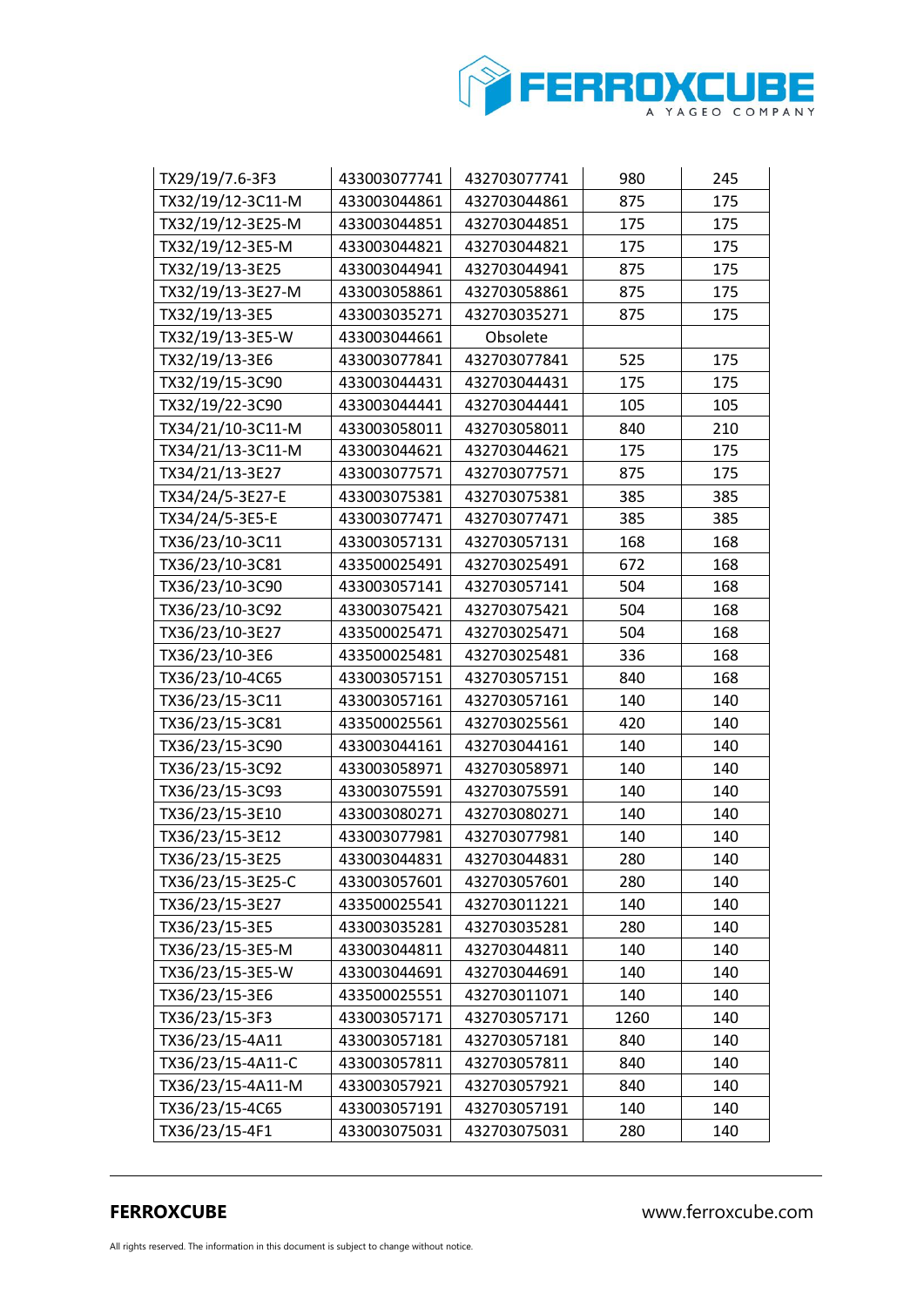

| TX38/22/14-3E5    | 433003048111 | 432703048111 | 1120 | 140 |
|-------------------|--------------|--------------|------|-----|
| TX39/20/13-3C81   | 433500025631 | 432703012451 | 140  | 140 |
| TX39/20/13-3C90   | 433500025642 | 432703025641 | 280  | 140 |
| TX39/20/13-3C95   | 433003077821 | 432703025991 | 280  | 140 |
| TX39/20/13-3E27   | 433500025611 | 432703025611 | 280  | 140 |
| TX39/20/13-3E6    | 433003054261 | 432703054261 | 280  | 140 |
| TX39/20/13-3F3    | 433500025661 | 432703025661 | 280  | 140 |
| TX39/20/19-3E6    | 433003057251 | 432703057251 | 224  | 112 |
| TX42/26/13-3C11   | 433003035221 | 432703035221 | 140  | 140 |
| TX42/26/13-3C90   | 433003035522 | 432703035521 | 280  | 140 |
| TX42/26/13-3C90-C | 433003057941 | 432703057941 | 280  | 140 |
| TX42/26/13-3C92   | 433003075501 | 432703075501 | 280  | 140 |
| TX42/26/13-3C93   | 433003058841 | 432703058841 | 140  | 140 |
| TX42/26/13-3E25   | 433003045211 | 432703045211 | 840  | 140 |
| TX42/26/13-3E25-M | 433003044911 | 432703044911 | 140  | 140 |
| TX42/26/13-3E27   | 433003054291 | 432703054291 | 840  | 140 |
| TX42/26/13-4A11   | 433003045311 | 432703045311 | 840  | 140 |
| TX42/26/13-4A11-C | 433003057951 | 432703057951 | 280  | 140 |
| TX42/26/13-4F1    | 433003075131 | 432703075131 | 280  | 140 |
| TX42/26/18-3C11   | 433003035571 | 432703035571 | 896  | 112 |
| TX42/26/18-3C95   | 433003077761 | 433003077761 | 448  | 112 |
| TX42/26/18-3E25   | 433003011231 | 432703011231 | 140  | 140 |
| TX42/26/18-3E25   | 433003077801 | 432703011231 | 140  | 140 |
| TX42/26/18-3E25-C | 433003058091 | 432703058091 | 896  | 112 |
| TX42/26/18-3E5    | 433003045511 | 432703045511 | 448  | 112 |
| TX42/26/18-3E5-M  | 433003057852 | 432703057852 | 112  | 112 |
| TX42/26/18-3E5-T  | 433003058821 | 432703058821 | tbd  | tbd |
| TX42/26/18-3F3    | 433003057471 | 432703057471 | 224  | 112 |
| TX42/26/18-4A11-C | 433003075311 | 432703075311 | 896  | 112 |
| TX42/26/25-3C11   | 433003035921 | 432703035921 | 924  | 84  |
| TX50/30/19-3E25-C | 433003058771 | 432703058771 | 504  | 36  |
| TX50/30/19-3E6    | 433003054621 | 432703054621 | 108  | 36  |
| TX50/30/19-3E6-E  | 433003058651 | 432703058651 | 504  | 36  |
| TX50/30/19-3E6-M  | 433003058371 | 432703058371 | 108  | 36  |
| TX50/30/20-3C11   | 433003048731 | 432703048731 | 612  | 36  |
| TX51/32/11-3E27   | 433003054651 | 432703054651 | 144  | 48  |
| TX51/32/13-3E6    | 433003054461 | 432703054461 | 96   | 48  |
| TX51/32/19-3C11   | 433003044871 | 432703044871 | 108  | 36  |
| TX51/32/19-3C81   | 433500025701 | 432703025701 | 108  | 36  |
| TX51/32/19-3C90   | 433500061112 | Obsolete     |      |     |
| TX51/32/19-3C92   | 433003058961 | 432703058961 | 144  | 36  |
| TX51/32/19-3C93   | 433003077631 | 432703077631 | 144  | 36  |
| TX51/32/19-3C94   | 433003057901 | 432703057901 | 144  | 36  |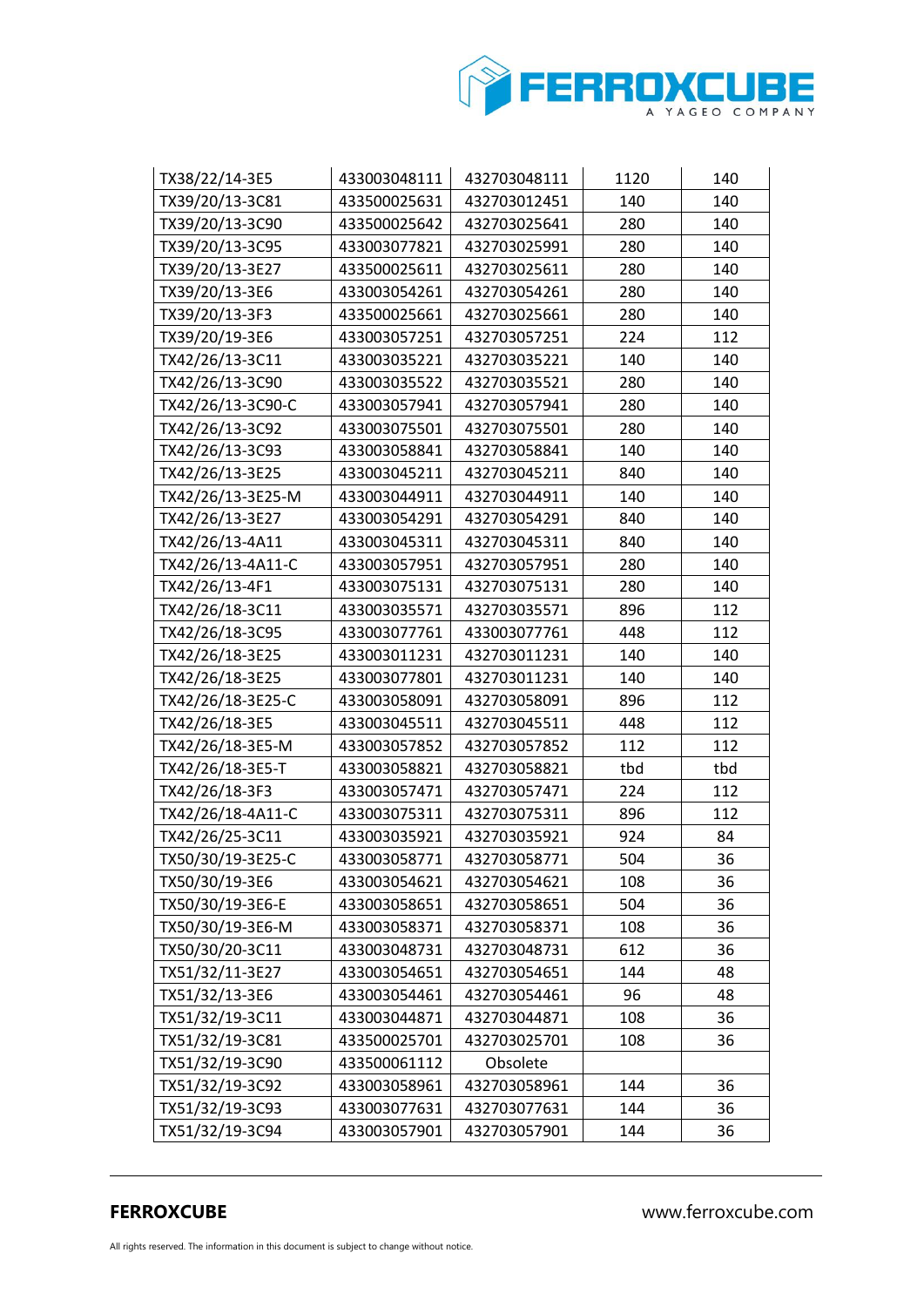

| TX51/32/19-3E10     | 433003080311 | 433003080311 | 144   | 36   |
|---------------------|--------------|--------------|-------|------|
| TX51/32/19-3E12     | 433003080021 | 433003080021 | 144   | 36   |
| TX51/32/19-3E25     | 433500039021 | Obsolete     |       |      |
| TX51/32/19-3E27     | 433500025681 | 432703025681 | 108   | 36   |
| TX51/32/19-3E27-T   | 433003058811 | 432703058811 | 144   | 36   |
| TX51/32/19-3E6      | 433500025691 | 432703011971 | 72    | 36   |
| TX51/32/19-3F3      | 433500025731 | 432703025731 | 108   | 36   |
| TX51/32/19-4F1      | 433003075051 | 432703026221 | 144   | 36   |
| TX55/32/18-3C11     | 433003048031 | 432703048031 | 36    | 36   |
| TX55/32/18-3E25     | 433003048351 | 432703048351 | 1044  | 36   |
| TX55/32/18-3E25-C   | 433003057612 | 432703057611 | 1044  | 36   |
| TX55/32/18-3E27     | 433003048751 | 432703048751 | 288   | 36   |
| TX55/32/18-4A11     | 433003048711 | 432703048711 | 540   | 36   |
| TX55/32/18-4A11-C   | 433003077451 | 432703077451 | 72    | 36   |
| TX55/32/18-4A15     | 433003044501 | 432703044501 | 216   | 36   |
| TX58/41/18-3C11     | 433003035201 | 432703035201 | 36    | 36   |
| TX58/41/18-3C11-S   | 433003058341 | 432703058341 | 108   | 36   |
| TX58/41/18-3C90     | 433003035532 | 432703035532 | 72    | 36   |
| TX58/41/18-3C93     | 433003075331 | 432703075331 | 360   | 36   |
| TX58/41/18-3E25     | 433003045151 | 432703045151 | 360   | 36   |
| TX58/41/18-3E25-M   | 433003044451 | 432703044451 | 360   | 36   |
| TX58/41/18-4C65     | 433003077861 | 433003077861 | 180   | 36   |
| TX58/41/20-3E25     | 433003045221 | 432703045221 | 108   | 36   |
| TX58/41/20-3E25-M   | 433003057301 | 432703057301 | 36    | 36   |
| TX6.3/3.8/2.5-3E5   | 433003034961 | 432703034961 | 16000 | 4000 |
| TX6.3/3.8/3.2-3E5   | 433003045101 | 432703045101 | 20000 | 2500 |
| TX61/36/13-3C90     | 433003058851 | 432703058851 | 96    | 48   |
| TX63/38/13-3E25     | 433003054181 | 432703054181 | 144   | 48   |
| TX63/38/25-3C11     | 433003058501 | 432703058501 | 192   | 24   |
| TX63/38/25-3C90     | 433003057891 | 432703057891 | 24    | 24   |
| TX63/38/25-3C90-M   | 433003048931 | 432703048931 | 24    | 24   |
| TX63/38/25-3E10     | 433003080301 | 433003080301 | 192   | 24   |
| TX63/38/25-3E12     | 433003080011 | 433003080011 | 192   | 24   |
| TX63/38/25-3E25     | 433003045951 | 432703045951 | 24    | 24   |
| TX63/38/25-3E25-C   | 433003058281 | 432703058281 | 192   | 24   |
| TX63/38/25-3E25-C   | 433003077581 | 432703058281 | 192   | 24   |
| TX63/38/25-3E25-M   | 433003044931 | 432703044931 | 24    | 24   |
| TX63/38/25-3E27     | 433003058731 | 432703058731 | 24    | 24   |
| TX63/38/25-3E6      | 433003044891 | 432703044891 | 48    | 24   |
| TX63/38/25-3F3      | 433003048831 | 432703048831 | 192   | 24   |
| TX63/38/25-3F3-C    | 433003057621 | 432703057621 | 192   | 24   |
| TX63/38/25-3F4      | 433003044151 | 432703044151 | 72    | 24   |
| TX9.5/3.2-3C91-A50F | 433003044481 | 432703044481 | 5200  | 5200 |